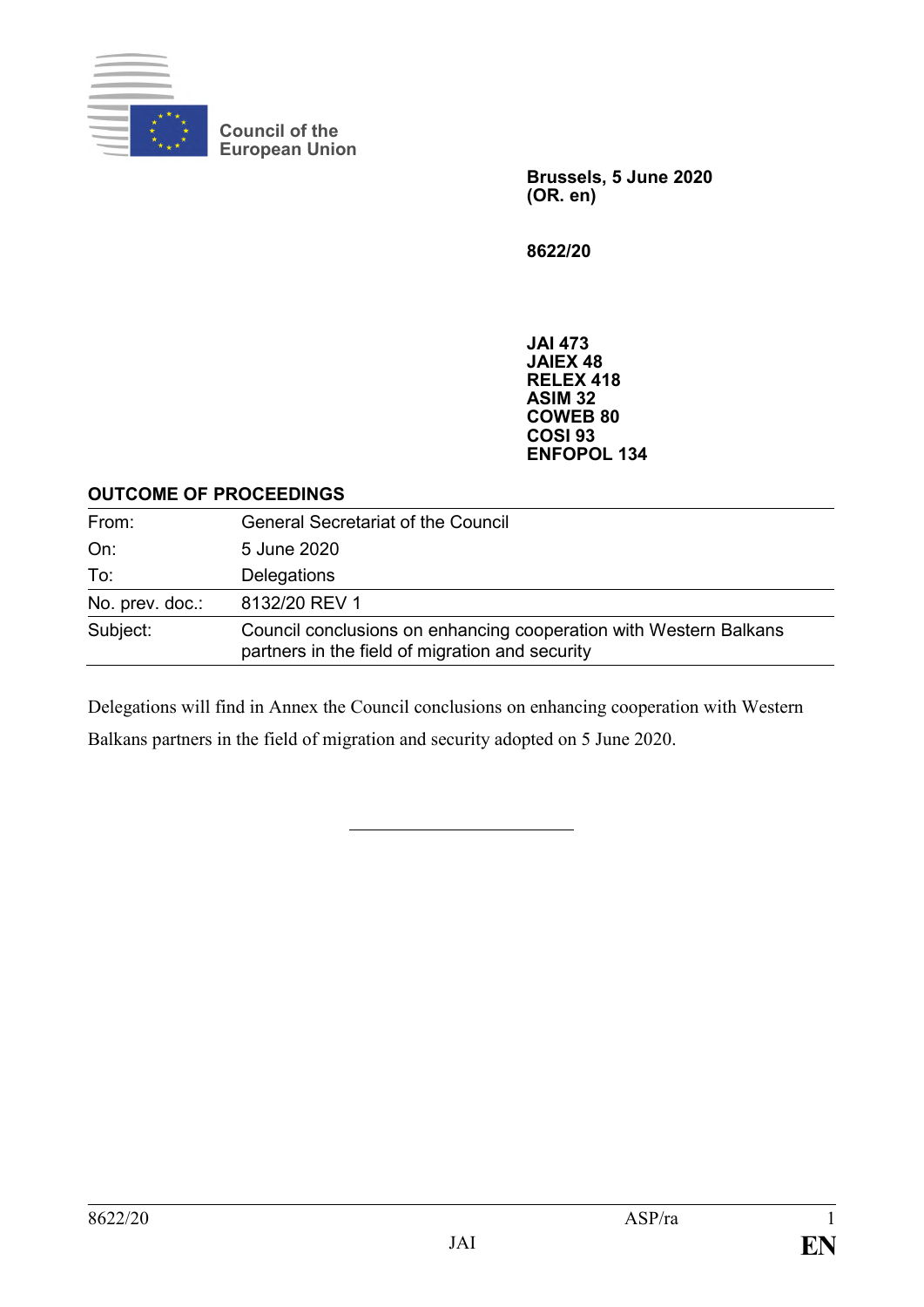# **COUNCIL CONCLUSIONS**

# **on enhancing cooperation with Western Balkans partners in the field of migration and security**

# THE COUNCIL OF THE EUROPEAN UNION,

- 1. RECALLING the discussion held at the informal meeting of ministers on 24 January in Zagreb on possible approaches to combatting migrant smuggling networks in the Western Balkans on the basis of the Joint Report prepared by Europol, Frontex and EASO<sup>1</sup>, which called for more structured cooperation with partners in the Western Balkans, as well as the Sofia Declaration issued at the May 2018 EU-Western Balkans Summit, the political messages expressed during the summit in Sibiu in May 2019, as well as Zagreb Declaration issued at EU-Western Balkans summit in May;
- 2. RECALLING that cooperation and further progress of all our partners from the Western Balkans on their European path is a contribution to the peace, stability and prosperity of South East Europe as well as of the European Union;
- 3. WELCOMING the pledge of the Western Balkans partners to uphold European values and principles and to carry out necessary reforms thoroughly and vigorously;

1

**<sup>1</sup>** ST 5312/20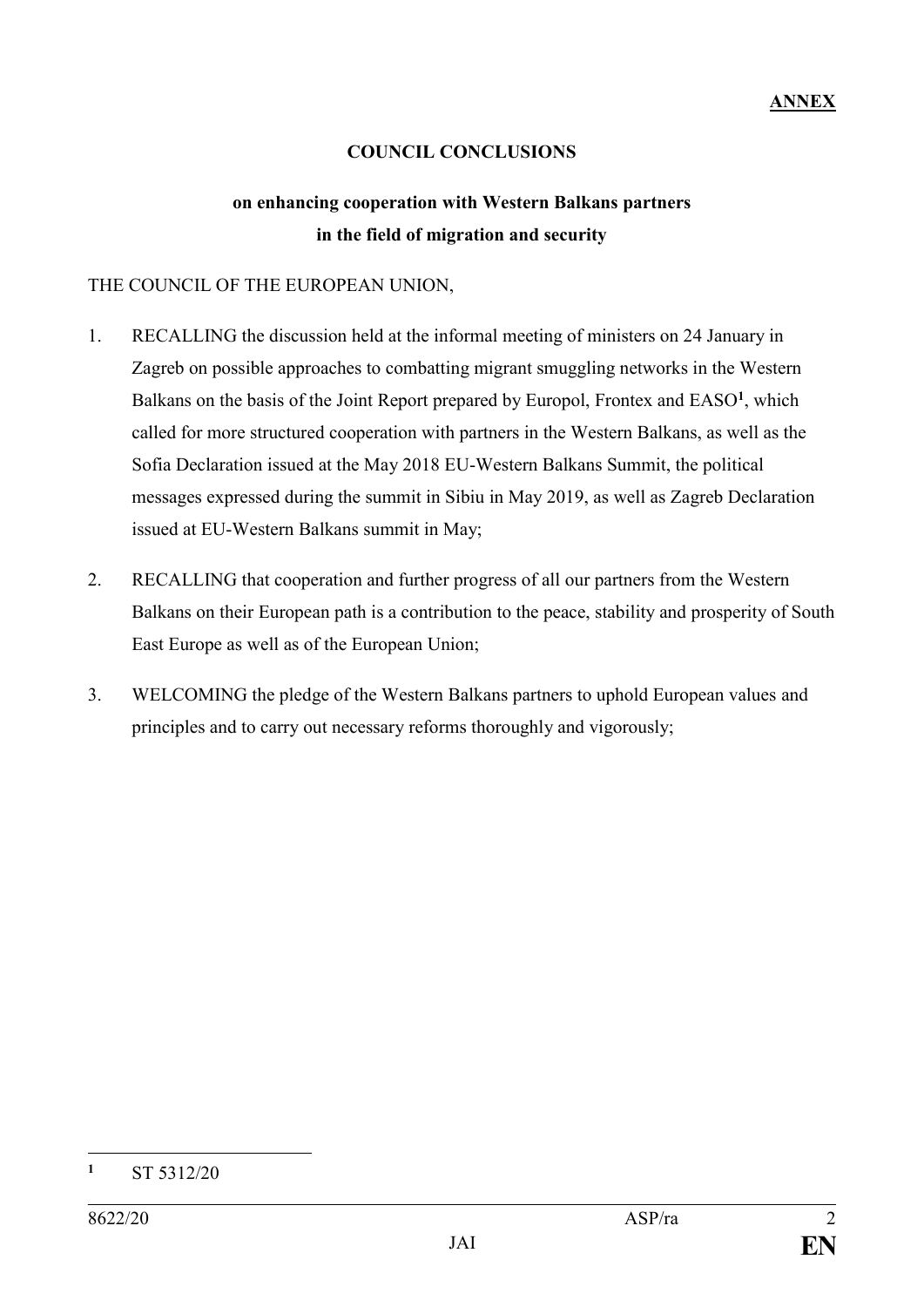- 4. WELCOMING the strong commitment by the Western Balkans partners to the primacy of democracy and the rule of law, especially the fight against corruption and organised crime, good governance, as well as respect for human rights, gender equality and for rights of persons belonging to minorities;
- 5. ACKNOWLEDGING the ongoing efforts by the EU and the Western Balkans to fight the coronavirus pandemic, including its effects on migration and security policies, as well as the package of over EUR 3.3 billion to the benefit of the Western Balkans<sup>2</sup>;
- 6. UNDERLINING the fact that a comprehensive approach in the field of migration and security requires continued reforms in the Western Balkans and that the successful implementation of these reforms represents an important aspect of the EU perspective of the Western Balkans.
- 7. RECALLING that migratory pressure exerted on the European Union and the Schengen Associated Countries as well as on the Western Balkans partners from the Eastern Mediterranean migration route from 2015 onwards was significant;
- 8. ACKNOWLEDGING that the EU-Turkey Statement of March 2016, complemented by the efforts undertaken jointly by EU Member States and our partners in the Western Balkans to prevent illegal migration flows, has decreased illegal migration from Turkey to the EU;
- 9. ACKNOWLEDGING that Western Balkans partners have made substantial progress in establishing new or enhanced institutions, and implementing laws and procedures in the areas of asylum, protection, border management, and legal migration, as well as the transposition of the EU acquis;

 $\overline{2}$ **<sup>2</sup>** Commission Communication of 29 April on Support to the Western Balkans in tackling COVID-19 in the post-pandemic recovery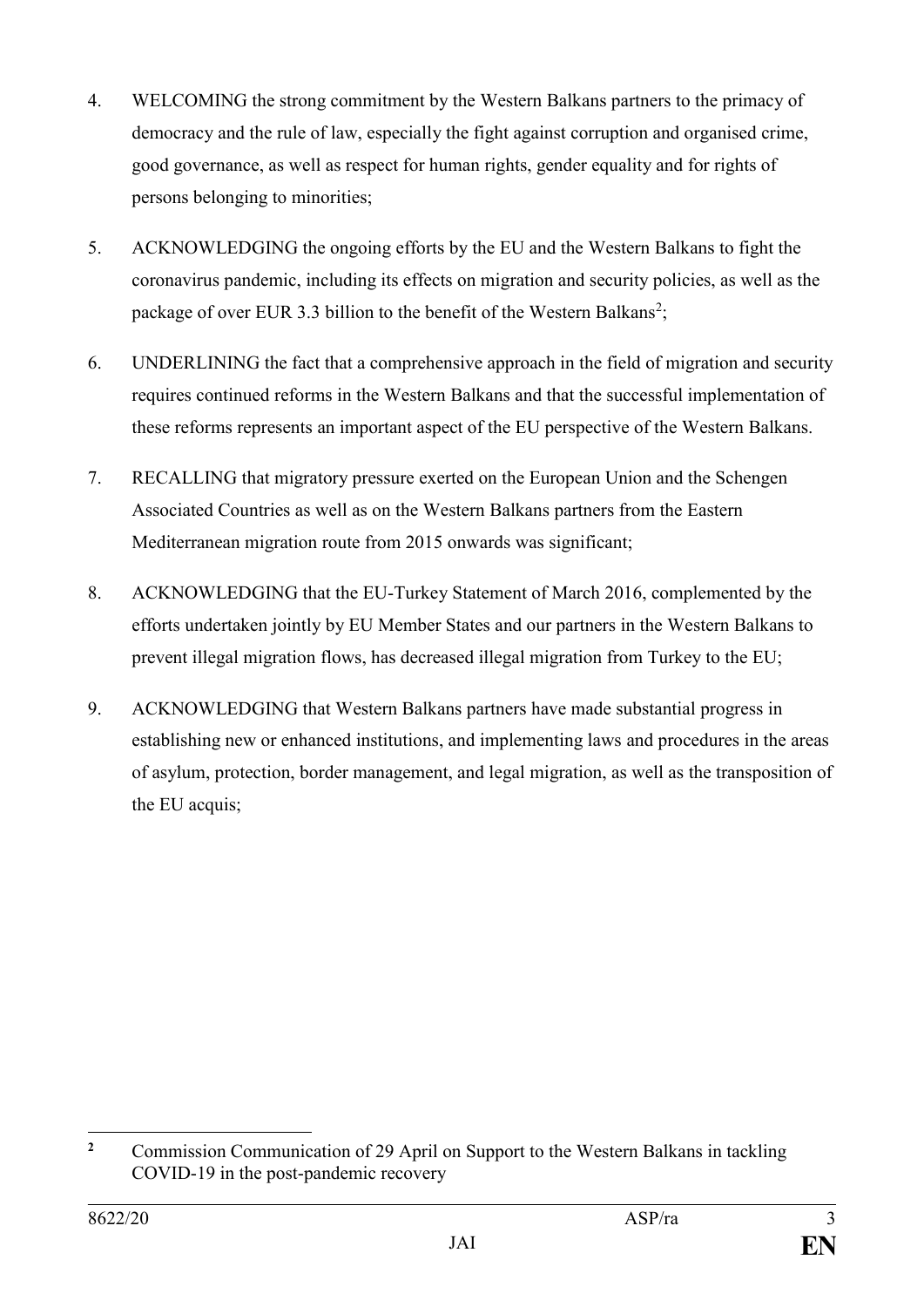- 10. ACKNOWLEDGING the efforts of both the Western Balkans partners and EU Member States in improving bilateral cooperation with the aim to prevent illegal migration and illegal stay and reduce the high number of unfounded asylum applications by Western Balkans nationals, notably through increasing efforts to combat the smuggling and trafficking of own nationals, increasing return cooperation and promoting the use of legal migration channels, in line with national competences;
- 11. NOTING that nevertheless, the migratory pressure increased in 2018 and 2019 and migration flows changed patterns in terms of both route and composition;
- 12. NOTING that the fight against illegal migration is a primary objective;
- 13. TAKING INTO ACCOUNT the recent high levels of migratory pressure in South East Europe, notably at the borders between Greece and Turkey, and that a deteriorating political, economic or security situation in the Middle East, Africa and South Asia, as well as the socioeconomic impact of Covid-19 on countries of origin and transit, could trigger increased movements of migrants and refugees;
- 14. RECALLING the EU's commitment to a comprehensive migration policy that includes the effective control of the EU's external borders;
- 15. RECOGNISING that the migratory pressure on the Eastern Mediterranean Route was steadily increasing before the closure of borders due to the coronavirus pandemic and it stimulates supply and demand for smuggling services to cross the borders of the partners in South East Europe, without documents or in possession of falsified ones, leading to abuse of migrants by smugglers or human traffickers which often endangers migrants' lives;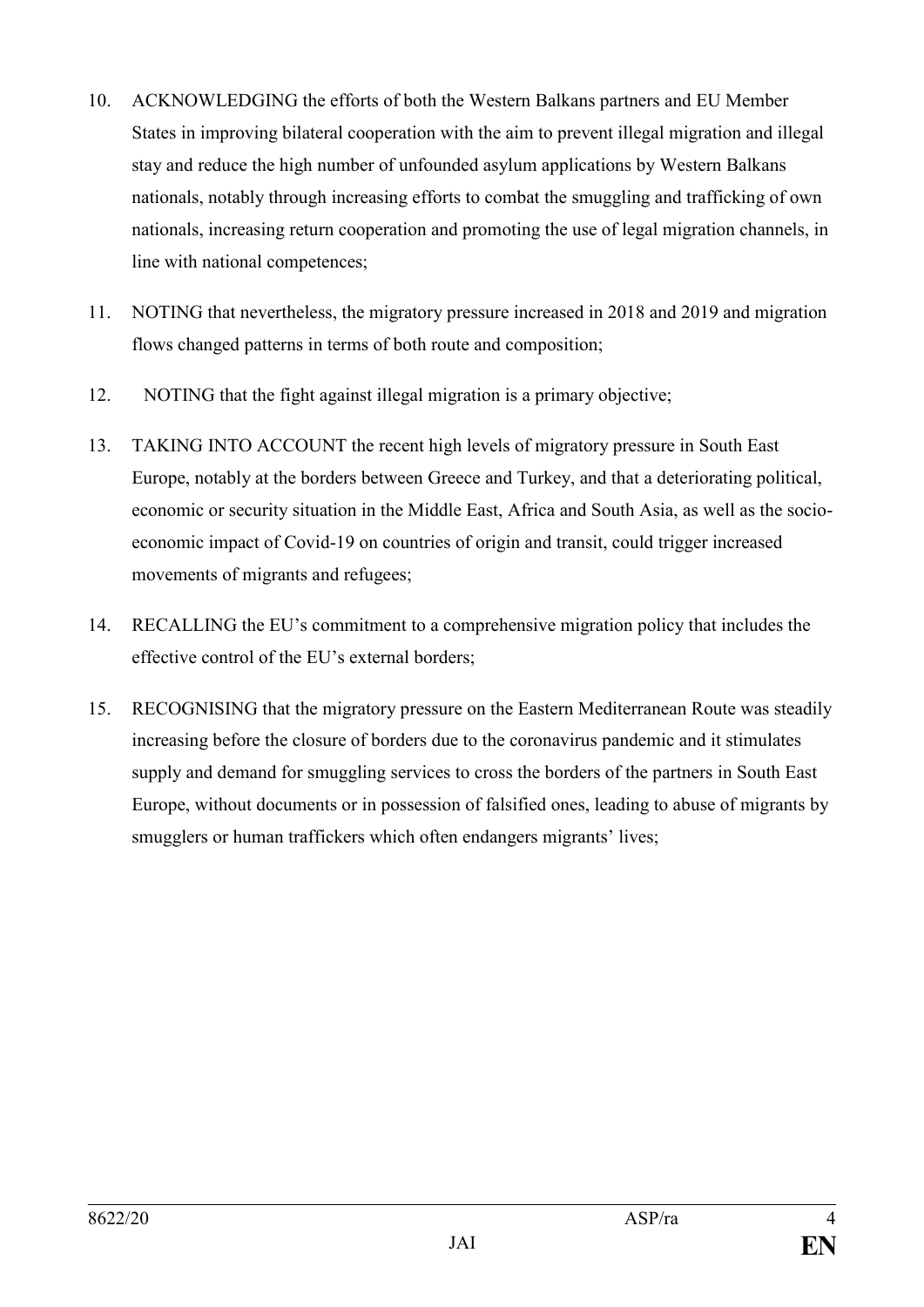- 16. RECOGNISING that migratory challenges for the Western Balkans partners are interlinked with those faced by the EU and that action is needed to ensure they are well equipped to respond constructively to the common challenges;
- 17. RECOGNISING the importance of preventing and countering terrorism and extremism, including the financing, radicalisation and return of foreign terrorist fighters;
- 18. EXPRESSING concerns regarding the possible attempts by returning Foreign Terrorist Fighters to enter European territory through the use of migrant smuggling networks active in the region of South East Europe;
- 19. RECALLING that the region of the Western Balkans is facing security challenges posed by organised crime groups or terrorist groups;
- 20. RECOGNISING that many security threats are cross-border in nature, which calls for coherence in the measures taken by the EU and its partners and reinforced cooperation including at operational level. Therefore, it is important to strengthen the capacities of Western Balkans partners in the field of migration and security, as well as to strengthen and deepen cooperation mechanisms;
- 21. STRESSING the operational successes achieved under the EU Policy Cycle for organised and serious international crime (EMPACT) for the period 2018-2021, notably in the area of the fight against Facilitation of Illegal Immigration (FII), Trafficking in Human Beings (THB), trafficking of firearms (FIA), combating Document Fraud (DOC FRAUD), Criminal Finances and Money Laundering (CFMLAR)<sup>3</sup>;

1

**<sup>3</sup>** ST 7704/17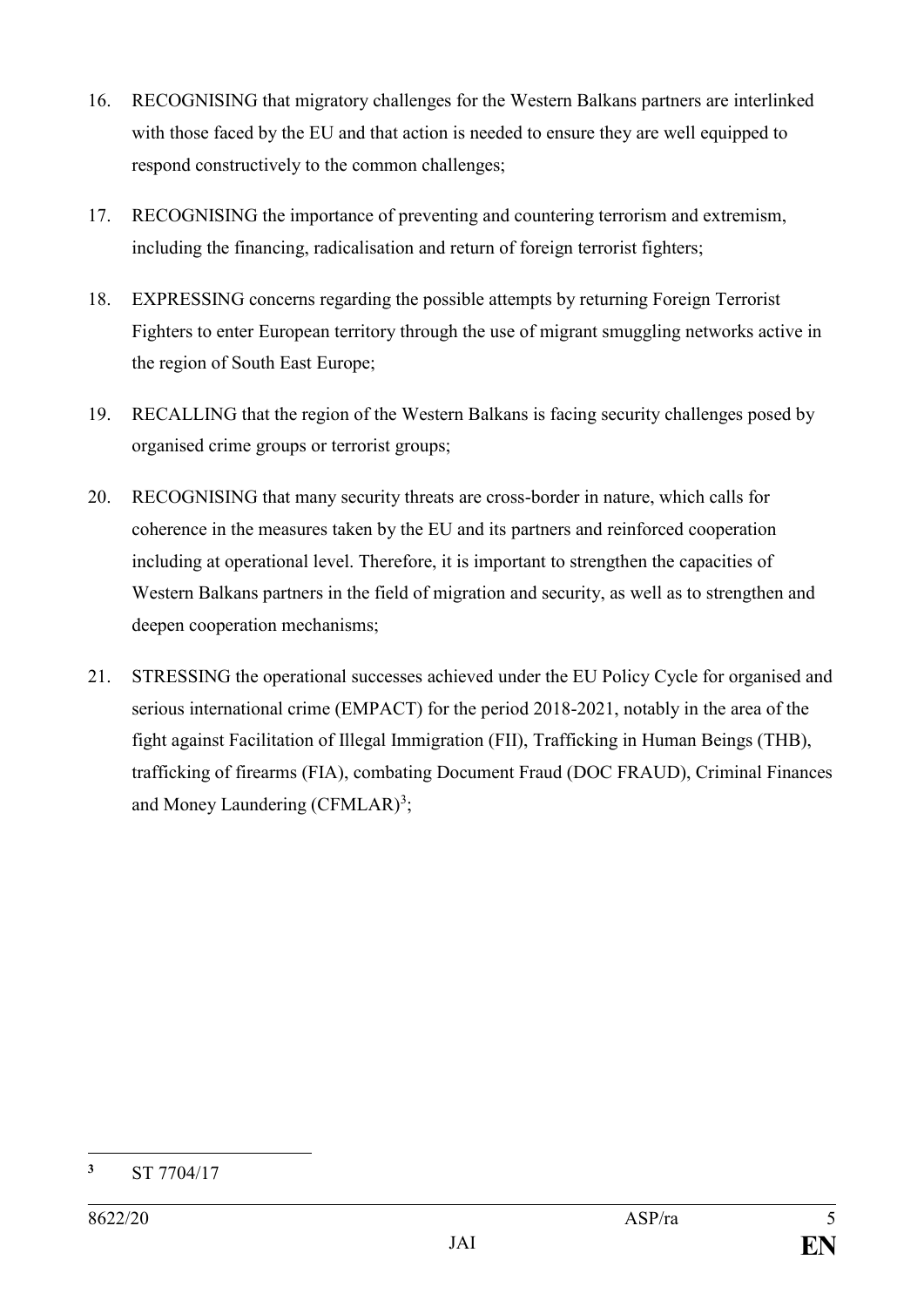- 22. RECOGNISING the role of EU delegations in the Western Balkans in the implementation of cooperation programmes and the support given to the region by the EU's foreign policy instruments;
- 23. BUILDING on the comprehensive and operational set of measures adopted by the Council on 6 December 2018 to enhance the response to migrant smuggling networks, with a specific focus on the Western Balkans<sup>4</sup>;
- 24. EMPHASISING the importance of deploying representatives of the Western Balkans partners in the relevant European Justice and Home affairs Agencies, and reciprocally enhancing the involvement of European Justice and Home affairs Agencies and law enforcement authorities from Member States in the Western Balkans<sup>5</sup>;
- 25. NOTING the European Commission's role in allocating adequate financial resources, including within funds and instruments of the next Multiannual Financial Framework, and coordinating EU support to partners in the Western Balkans for the development of their capacities for carrying out further activities in migration and security policy;
- 26. RECOGNISING the bilateral and multilateral efforts made by several Member States to support the Western Balkans partners in the field of border management and security, asylum and reception;

<sup>1</sup>  $\frac{4}{5}$  ST 15250/18

**<sup>5</sup>** ST 5754/20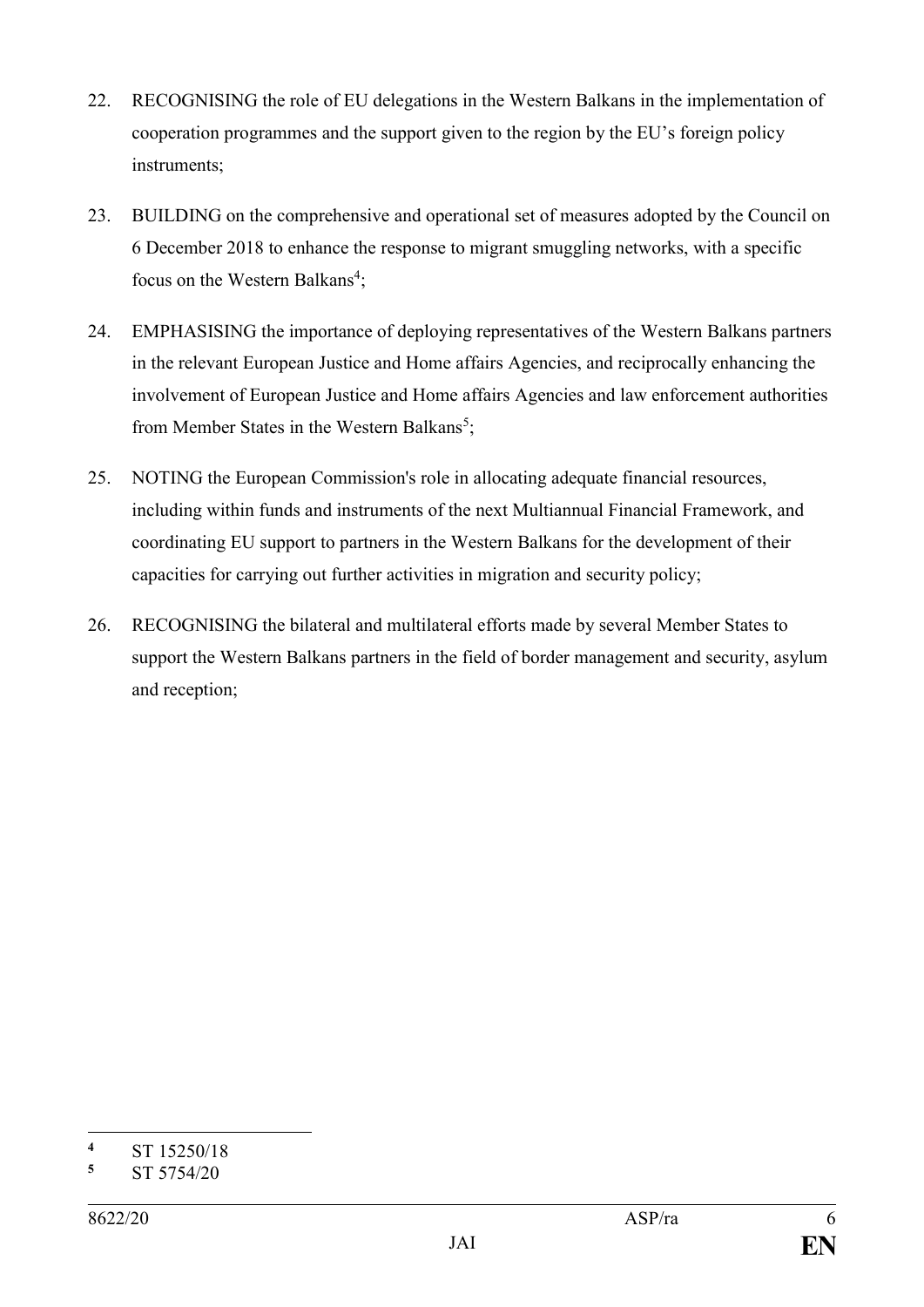# THE COUNCIL

# CALLS ON THE MEMBER STATES, TOGETHER WITH WESTERN BALKANS PARTNERS:

- 27. to keep supporting the Western Balkans partners on migration and security issues in line with the EU comprehensive approach in developing cooperation and partnership networks, in order to:
	- achieve a more efficient migration policy and border management, especially regarding the prevention of illegal migration and secondary movements, in line with the priorities and strategies of the EU;
	- further improve the functioning of partners' asylum systems (including registration and the strengthening of adequate reception capacities for migrants and refugees), keeping in mind the primary objectives of achieving alignment with the EU asylum acquis and to ensure that partners in the Western Balkans will be considered as safe third countries;
	- further enhance readmission cooperation, including with regard to third country nationals who have applied for international protection in the Western Balkans and do not qualify for international protection;
	- enhance the capacity to conduct voluntary and forced returns of illegally-staying thirdcountry nationals to countries of origin;
	- boost regional information exchange as well as further improve existing communication channels between the Western Balkans partners and the EU;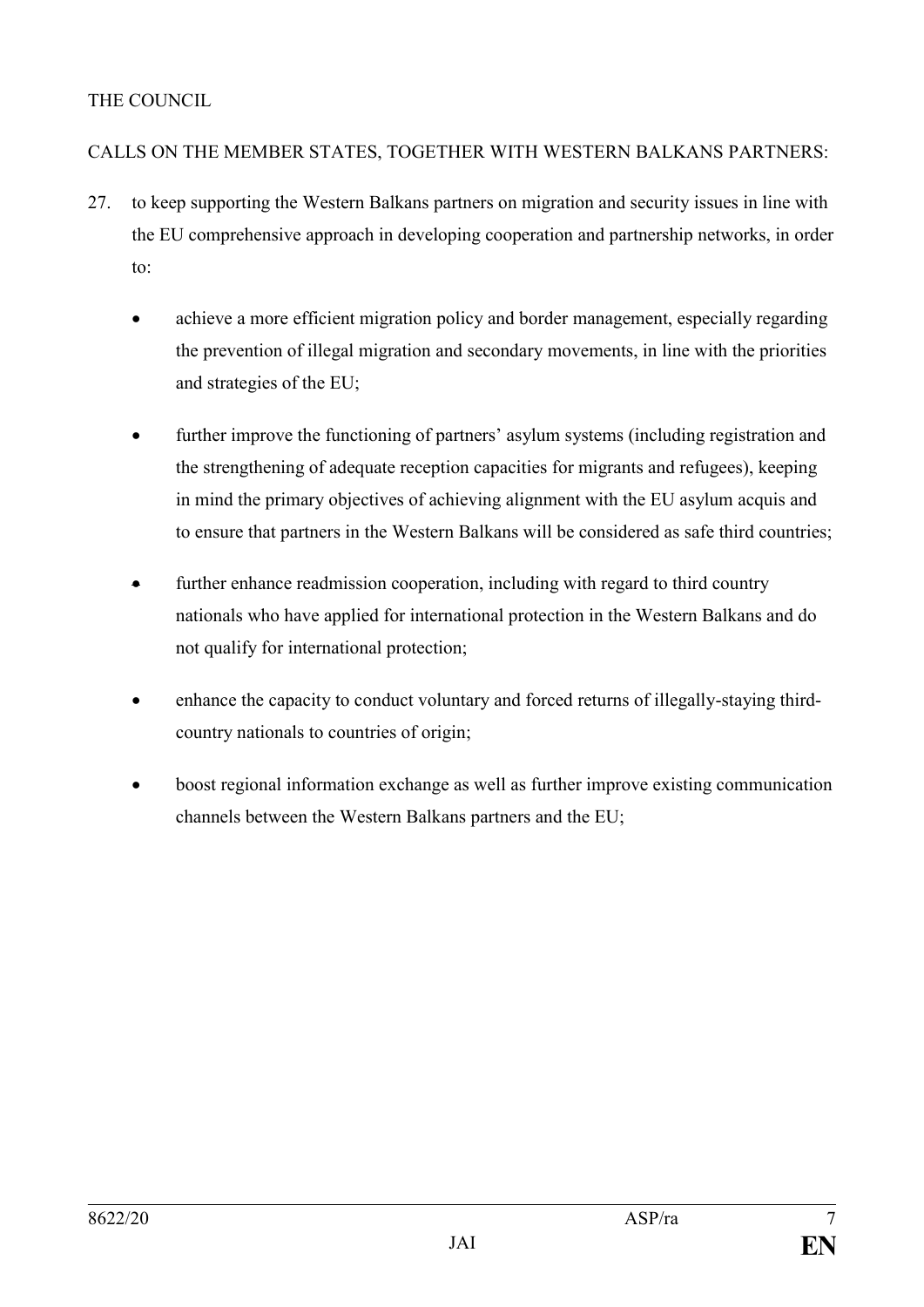- enhance cooperation and boost the partners' ability to address the spread of disinformation and fake news, as well as efforts by foreign actors to instrumentalize the migratory pressure along the routes in the Western Balkans;
- enhance the capability of Western Balkans to respond to possible cyber-attacks and hybrid threats;
- reinforce the partners' ability to dismantle smuggling and trafficking networks;
- respond to key security threats and humanitarian challenges;
- ensure adequate training to strengthen a consistent response to challenges in the abovementioned areas;
- make use of and cooperate with EU instruments in place, including CSDP missions and operations, in line with the Integrated Approach.
- 28. to further explore possibilities for closer cooperation with CEPOL, Europol, EASO and the European Border and Coast Guard Agency in their respective domains, as well as foreign policy instruments, including on preventing illegal secondary movements and fighting migrant smuggling and other forms of serious crime, in the context of the call by the European Commission to finance common operational partnerships through the dedicated financial instruments;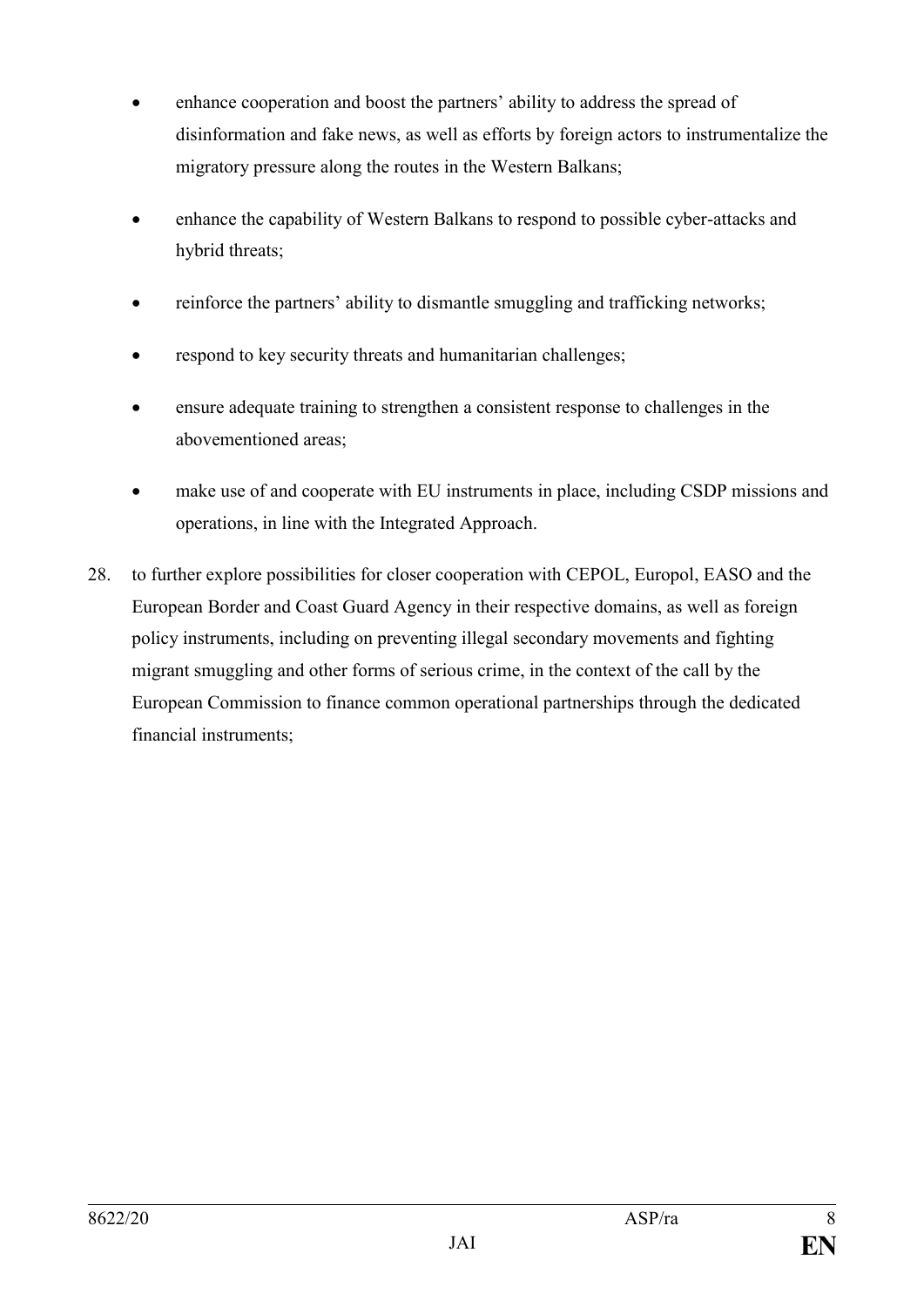- 29. to effectively combat organised crime (especially organised criminal networks engaged in migrant smuggling, trafficking of firearms, drugs production and trafficking, trafficking in human beings, document fraud and money laundering), as well as terrorism and violent extremism;
- 30. to develop a broader convergence of operational standards and capacities between Western Balkans partners and in cooperation with EU partners in the field of migration and security;
- 31. to further improve the operational output between EU Member States and partners from the Western Balkans by sharing information as well as relevant data on major cases of crossborder criminal activities, subject to the relevant data protection requirements;
- 32. to step up the Western Balkans partners' participation in relevant operational actions of the EU Policy Cycle/EMPACT, including through participation in Joint Investigation Teams (with the possible set up of joint EU – Western Balkans investigation teams) and Operational Task Forces (e.g. police investigation units, customs authorities, Asset Recovery Offices, Financial Investigation Units, border operations), as well as promoting the SIENA rollout to relevant law enforcement actors;
- 33. to make effective use of the I.C.P.O INTERPOL tools, and in particular the Stolen and Lost Travel Documents database, and actively share security-related information via the I-24/7 network, in accordance with EU and national legislation;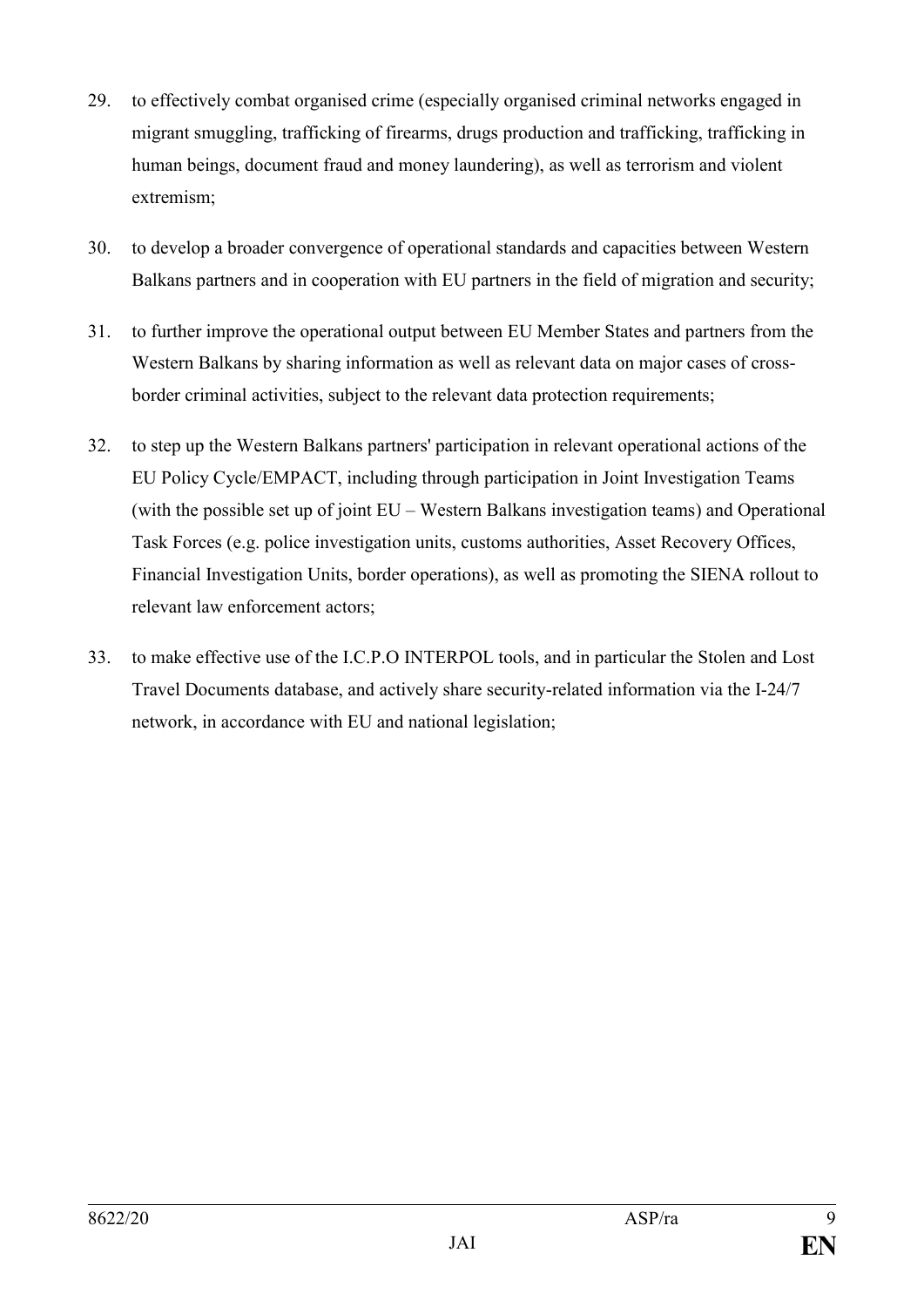- 34. to develop cooperation and exchange of information based on the recently adopted Regulation on the creation of an European network of immigration liaison officers (ILOs Regulation) EU 2019/1240, and use the network to promote institutional and operational cooperation with partners in the region;
- 35. to develop a joint risk analysis picture to raise situational awareness and align contingency plans for the case of large influx of mixed migration, in close cooperation with the European Border and Coast Guard and EASO;
- 36. to intensify efforts by Western Balkans partners to further align their visa policies with that of the EU so as to ensure a well-managed migration and security environment;

# CALLS ON THE COMMISSION:

- 37. to intensify, together with the Member States and Western Balkans partners, efforts to secure the conclusion and where necessary the swift amendment, as well as efficient implementation of all status agreements with the Western Balkans partners, thereby facilitating the stepping up of operational cooperation between them and the European Border and Coast Guard Agency;
- 38. to continue to assess the cooperation with and progress of the Western Balkans partners in the field of migration and security, including in the overall framework of EU relations with the region;
- 39. to assess, with the partners in Western Balkans, measures and mechanisms currently being implemented by them and to explore additional tools and resources to address migration and security challenges;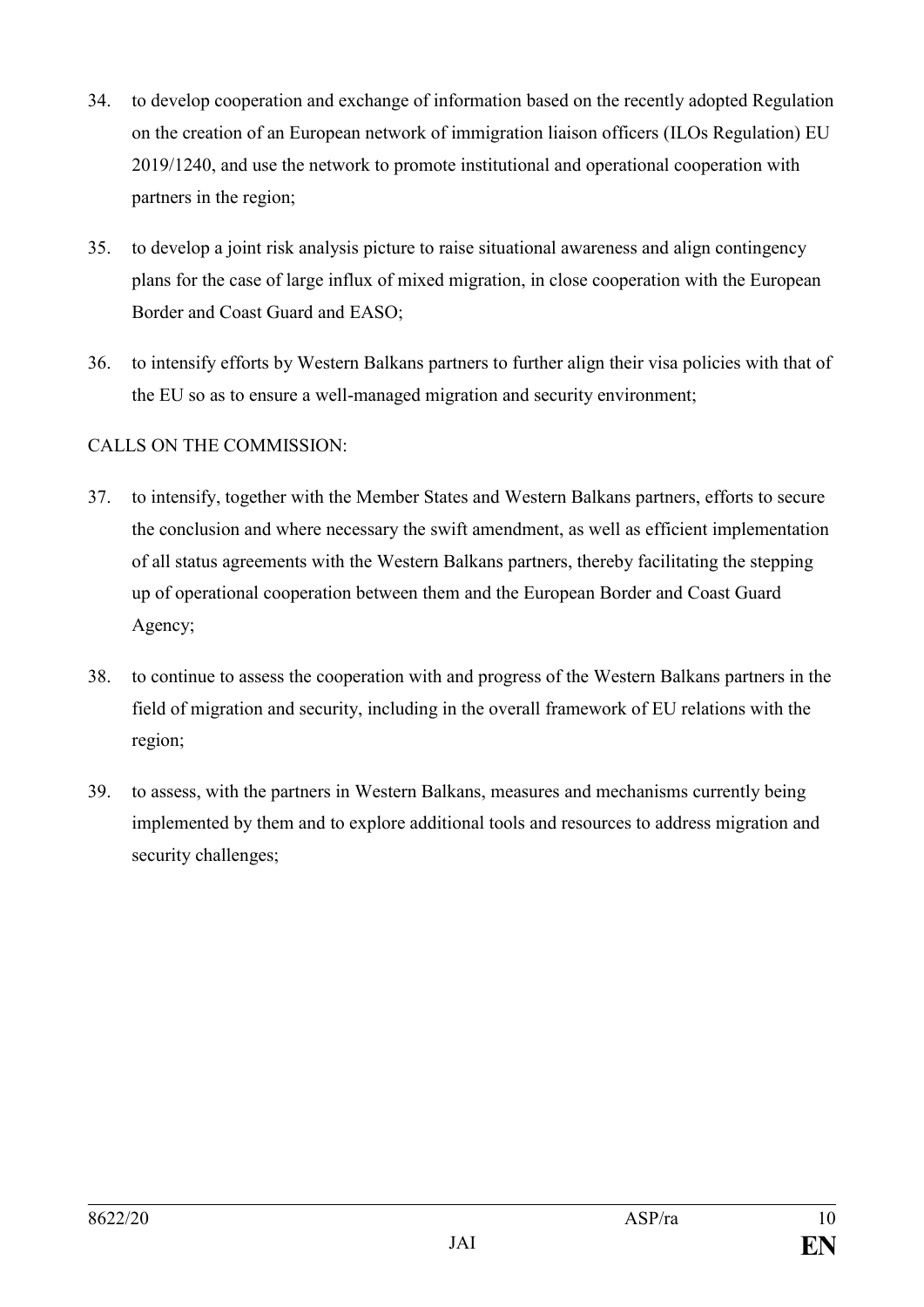- 40. to continue to cooperate with and support the Western Balkans partners in the implementation of the Joint Action Plan on Counter Terrorism for the Western Balkans and the related six bilateral arrangements;
- 41. to promote the timely exchange of CT-related information, and to strengthen capacities for addressing other security challenges, such as the enhancement of cyber security and, based on the results of risk surveys, resilience to hybrid threats;
- 42. to support the Western Balkans partners in their activities for preventing and countering radicalisation and violent extremism, including through the Radicalisation Awareness Network (RAN) and relevant deliverables from EU-funded projects, and the Regional Network of National P-CVE Coordinators (RNNC), chaired by the EU Regional CT Expert;
- 43. to follow up on the Commission's Evaluation of the 2015-2019 action plan on firearms trafficking between the EU and the South East Europe region<sup>6</sup> and integrate the "Roadmap for a sustainable solution to the illegal possession, misuse and trafficking of Small Arms and Light Weapons (SALW) and their ammunition in the Western Balkans by 2024" (the 'Roadmap') in the new EU Action Plan on firearms trafficking;
- 44. to reflect on and support the development by partners in the Western Balkans of interoperable national biometric registration/data-sharing systems on asylum applicants and irregular migrants - systems which could be modelled on the Eurodac technical and data protection principles, thus enabling regular regional information exchange and ensuring their future interoperability and compatibility with EU systems;

<sup>1</sup> **<sup>6</sup>** COM(2019) 293 final, 27.06.2019.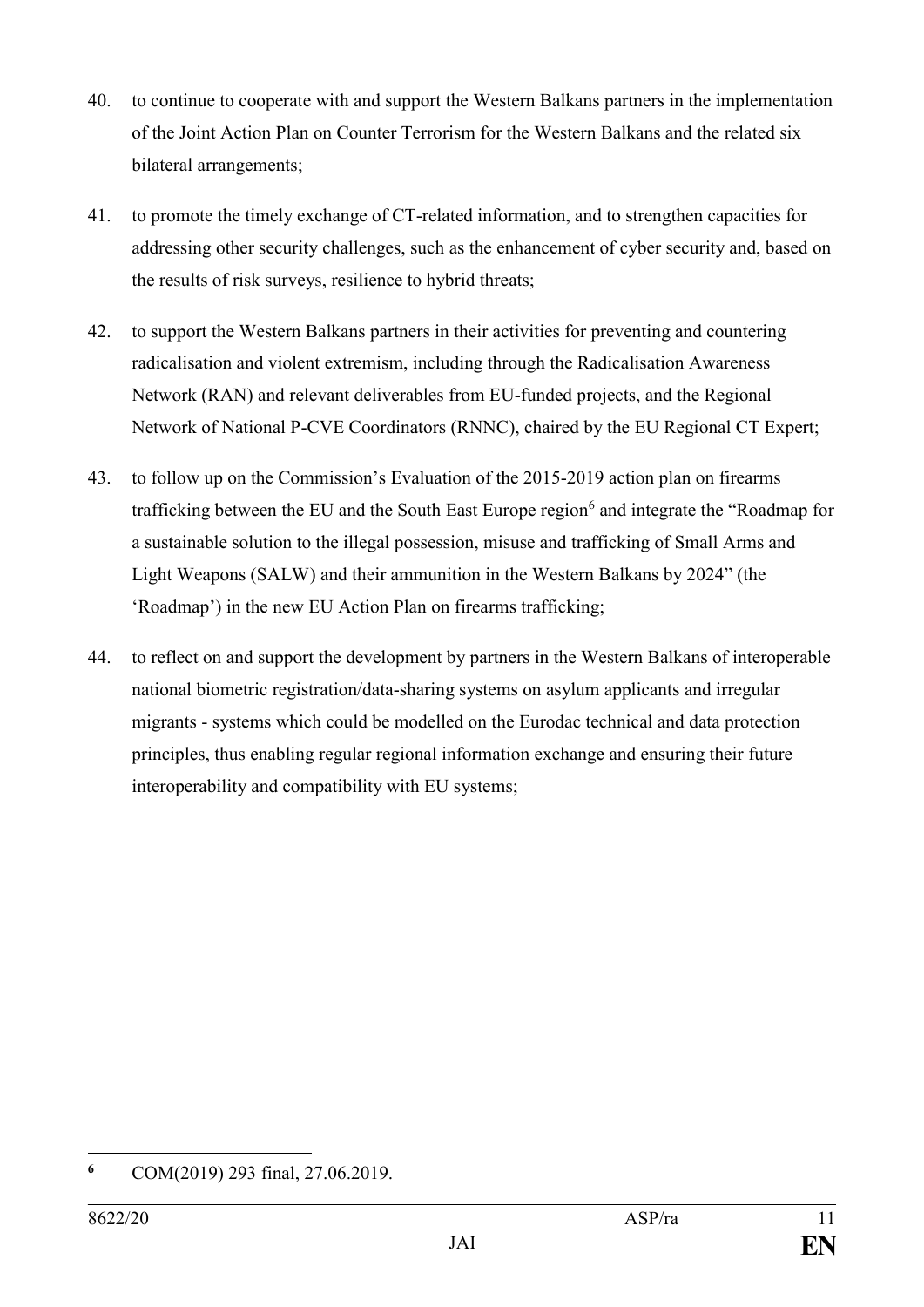45. to explore means of further stepping up cooperation with Western Balkans partners based on possibilities offered by the recently adopted ILOs Regulation;

#### CALLS ON RELEVANT JUSTICE AND HOME AFFAIRS AGENCIES:

- 46. to cooperate with the Western Balkans partners in establishing interconnected national coordination centres (NCCs) for efficient migration policy, border management and tackling migration challenges, as well as to exchange all relevant information in a timely manner with the competent Member States and Schengen Associated Countries' authorities in order to develop a joint risk analysis;
- 47. to step up the cooperation among the representatives of the relevant JHA Agencies in the region, including their cooperation with local authorities;
- 48. to strengthen the cooperation between the relevant agencies and CSDP Missions, as foreseen in the Civilian CSDP Compact;
- 49. to promote the exchange of information and knowledge between the Western Balkans partners and EU counterparts such as Europol, CEPOL, European Border and Coast Guard Agency and EASO, subject to the relevant data protection requirements, including by providing assistance for strengthening the capacity of border guards, police/other law enforcement, coast guards, migration, asylum and return authorities, as well as improving the information flow in the Western Balkans and promoting the use of SIENA in the region;